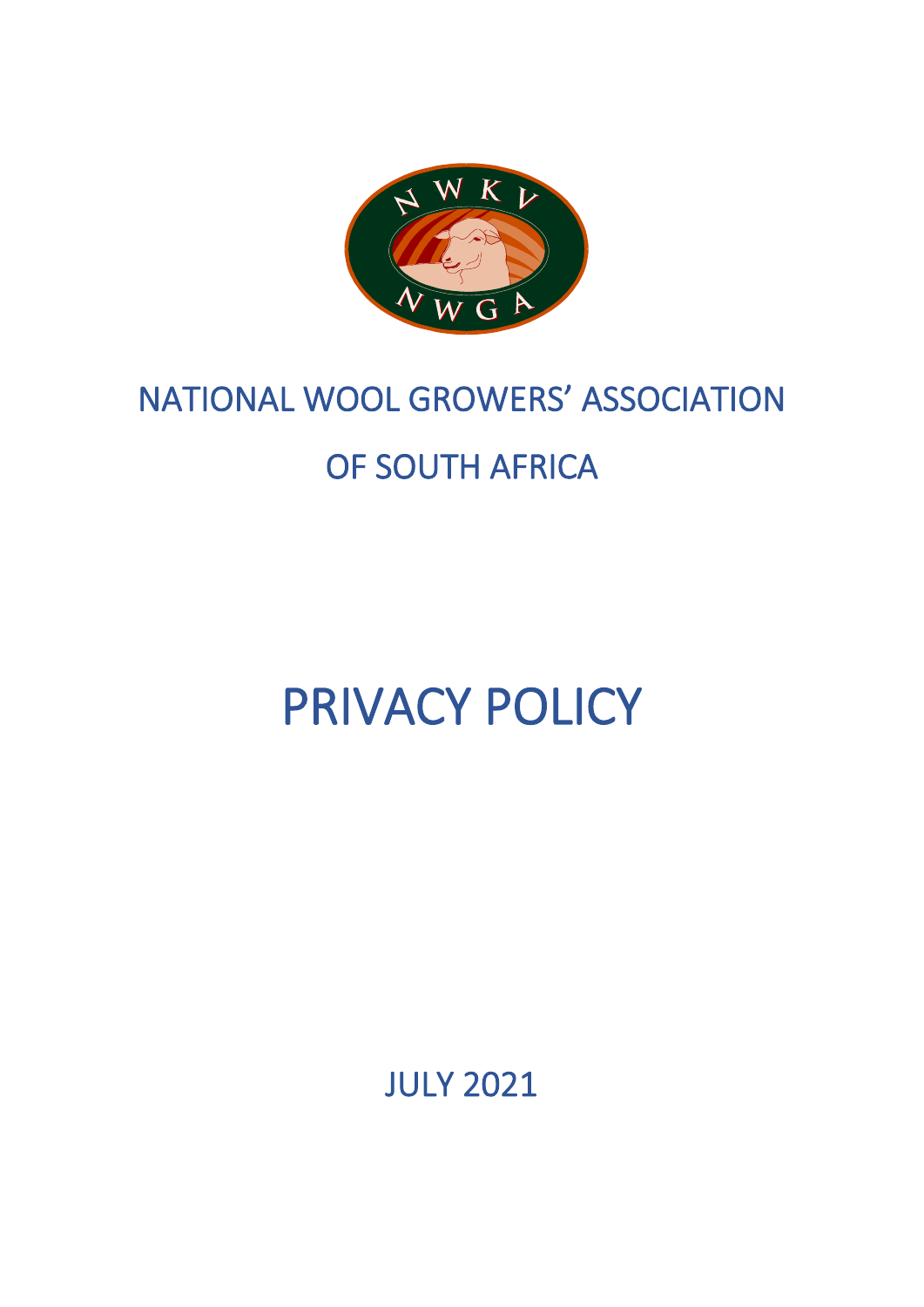## Contents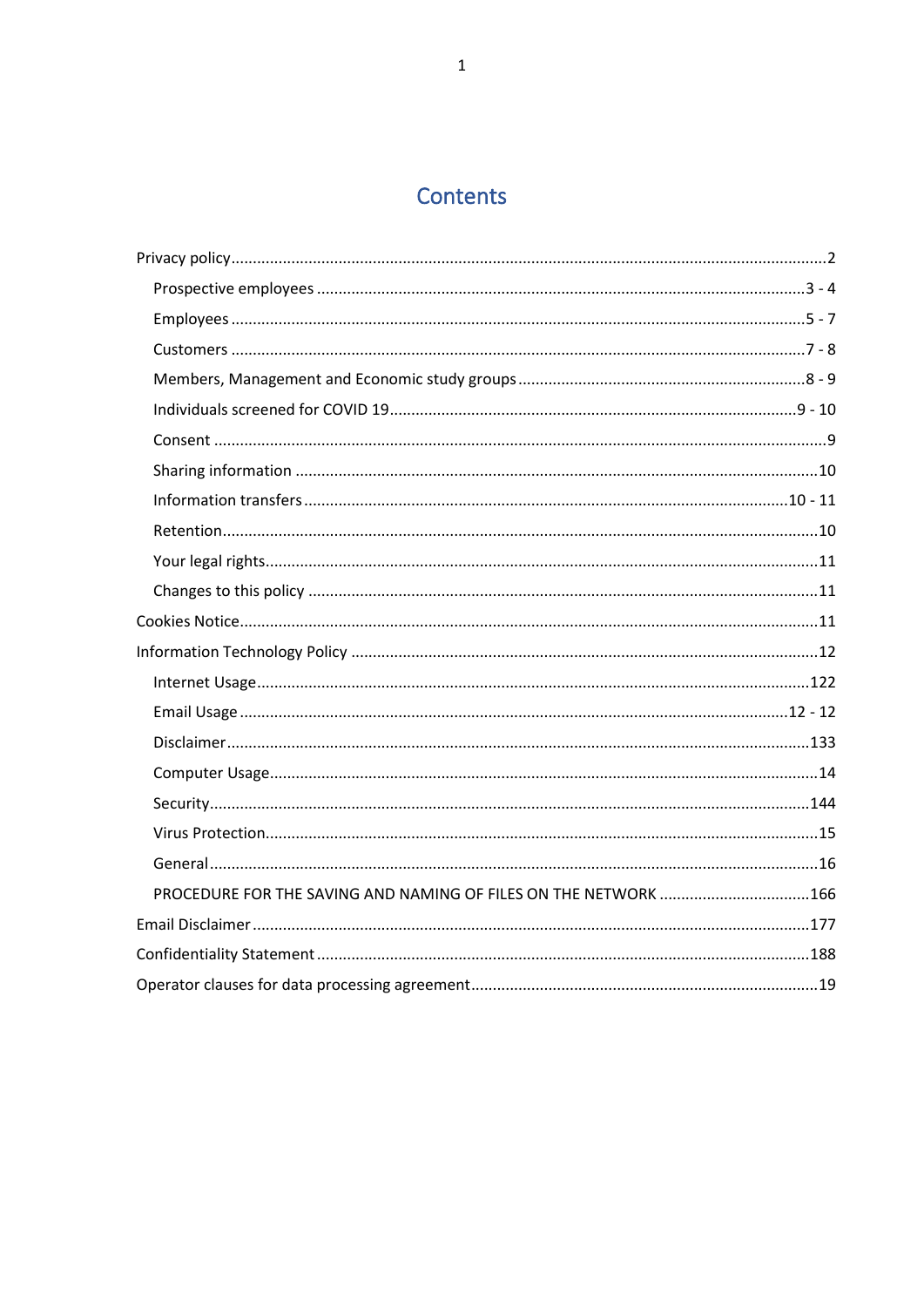# **Privacy policy**

<span id="page-2-0"></span>Effective date: 01 July 2021

National Wool Growers' Association of South Africa is committed to protecting the privacy of personal information of our data subjects. The information you share with us as a data subject allows us to provide you with the best experience with our products and services, or as a stakeholder of National Wool Growers' Association of South Africa.

It is important that you take all necessary and appropriate steps to protect your data yourself (for example, by ensuring that all passwords and access codes are kept secure).

National Wool Growers' Association of South Africa has dedicated policies and procedures in place to protect all personal information collected and processed by us. Please read below for more information on how we collect, process, use and disclose personal information.

Registered address: 41A Pickering Street, Newton Park, Port Elizabeth Information officer contact details: Mr Leon De Beer **Tel:** +27 (0) 41 365 5030 **E-mail:** [nwga@nwga.co.za](mailto:nwga@nwga.co.za) **Address:** 41A Pickering Street, Newton Park, Port Elizabeth **GPS Coordinates:** [33°56'46.0"S 25°33'55.3"E](https://www.nwga.co.za/%7B***external_link***%7Dhttps:/www.google.co.za/maps/place/33%C2%B056) **Postal Address:** PO Box 34291, Newton Park, Port Elizabeth, 6055 Deputy Information Officer: Mrs Patricia Myburgh **Tel:** +27 (0) 41 365 5030 **E-mail:** pattim@nwga.co.za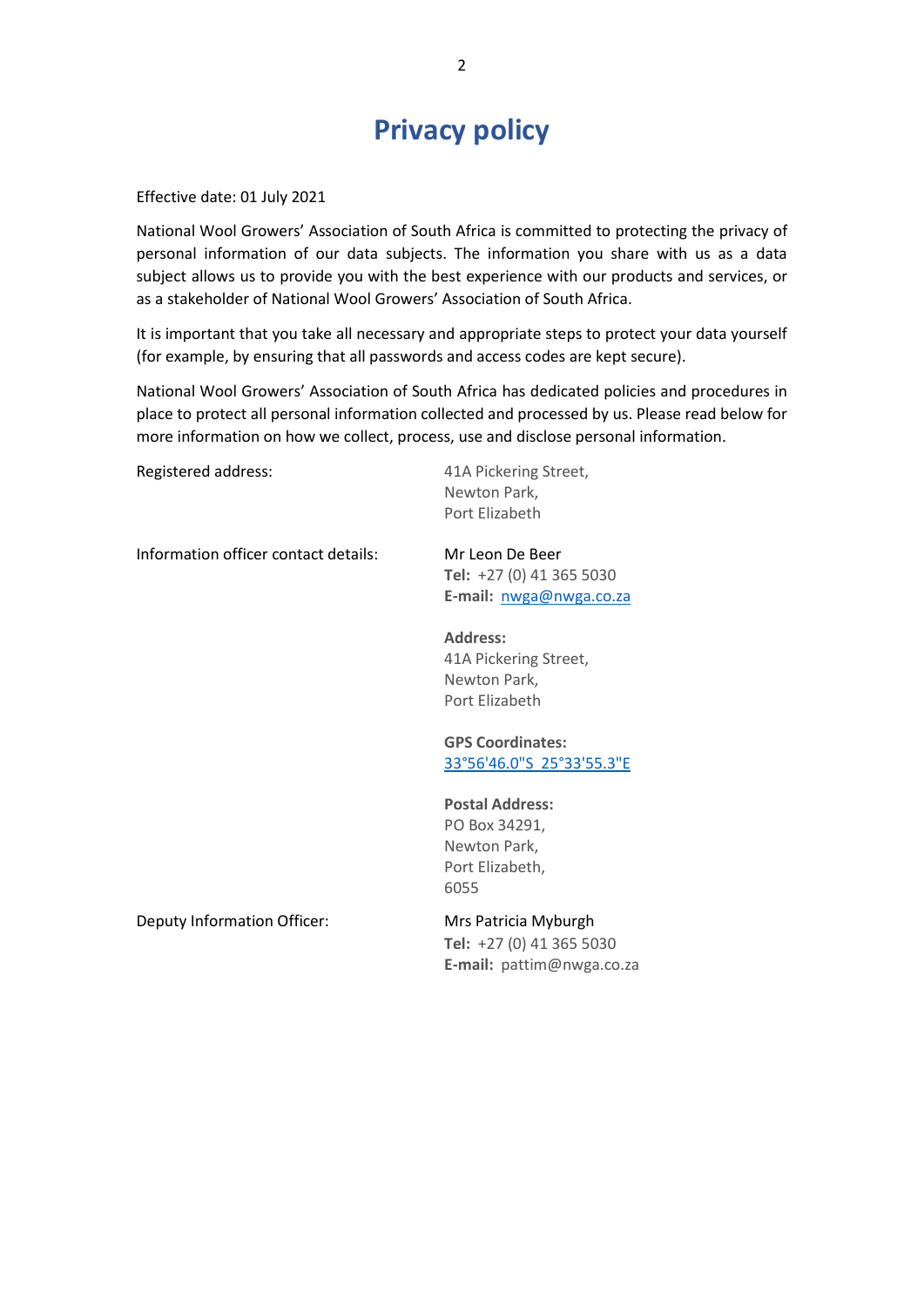## **Collection of data**

Personal data may either be collected directly from you, as data subject, or it may be collected from other sources such as:

- a) From your employing company
- b) Through credit and criminal record checks
- c) Through the use of cookies on our website
- d) Through references provided during the application process
- e) From forms completed as part of the Employee Induction process
- f) From specific requests from data operators on our behalf ie Agri Connect (Compilers of the Wool Farmer and NWGA Newsletters)
- g) From the Organisation's field agents
- h) From the NWGA provincial offices
- i) From agricultural study group co-ordinators
- j) From sponsors of competitions and events
- k) Recruitment agencies

Where information is not collected directly from you as a data subject, we will take reasonable steps to inform you of the fact that the information was collected and will be processed.

You must not send us personal information about someone else without first getting his or her consent for it to be used and disclosed in the ways set out in this terms and conditions. This is because we will assume he or she has consented although we may still ask for confirmation from them. Where you do give us information about someone else, or someone else discloses a connection with you, that information may be taken into account with your other personal information.

## <span id="page-3-0"></span>Prospective employees

In applying for a position within the NWGA,. you may provide us with personal information as part of the application process. We may also obtain personal information while performing the required background check, reference check and credit check if relevant.

| <b>Personal information</b>            | <b>Purpose for processing</b>                                      | Legal basis for processing                                                                                |
|----------------------------------------|--------------------------------------------------------------------|-----------------------------------------------------------------------------------------------------------|
| Identification number                  | <b>Employment purposes</b>                                         | Information is provided by the data<br>subject on the CV and supporting<br>documents including copy of ID |
| Full<br><b>Names</b><br>and<br>Surname | <b>Employment purposes</b>                                         | Information is provided by the data<br>subject on the CV and supporting<br>documents including copy of ID |
| Addresses                              | Employment<br>purposes<br>to contact the<br>and<br>applicant       | Information is provided by the data<br>subject on the CV and supporting<br>documents                      |
| Telephone number                       | Employment<br>purposes<br>to<br>contact<br>and<br>the<br>applicant | Information is provided by the data<br>subject on the CV and supporting<br>documents                      |

The personal information that may be obtained during this process is as follows: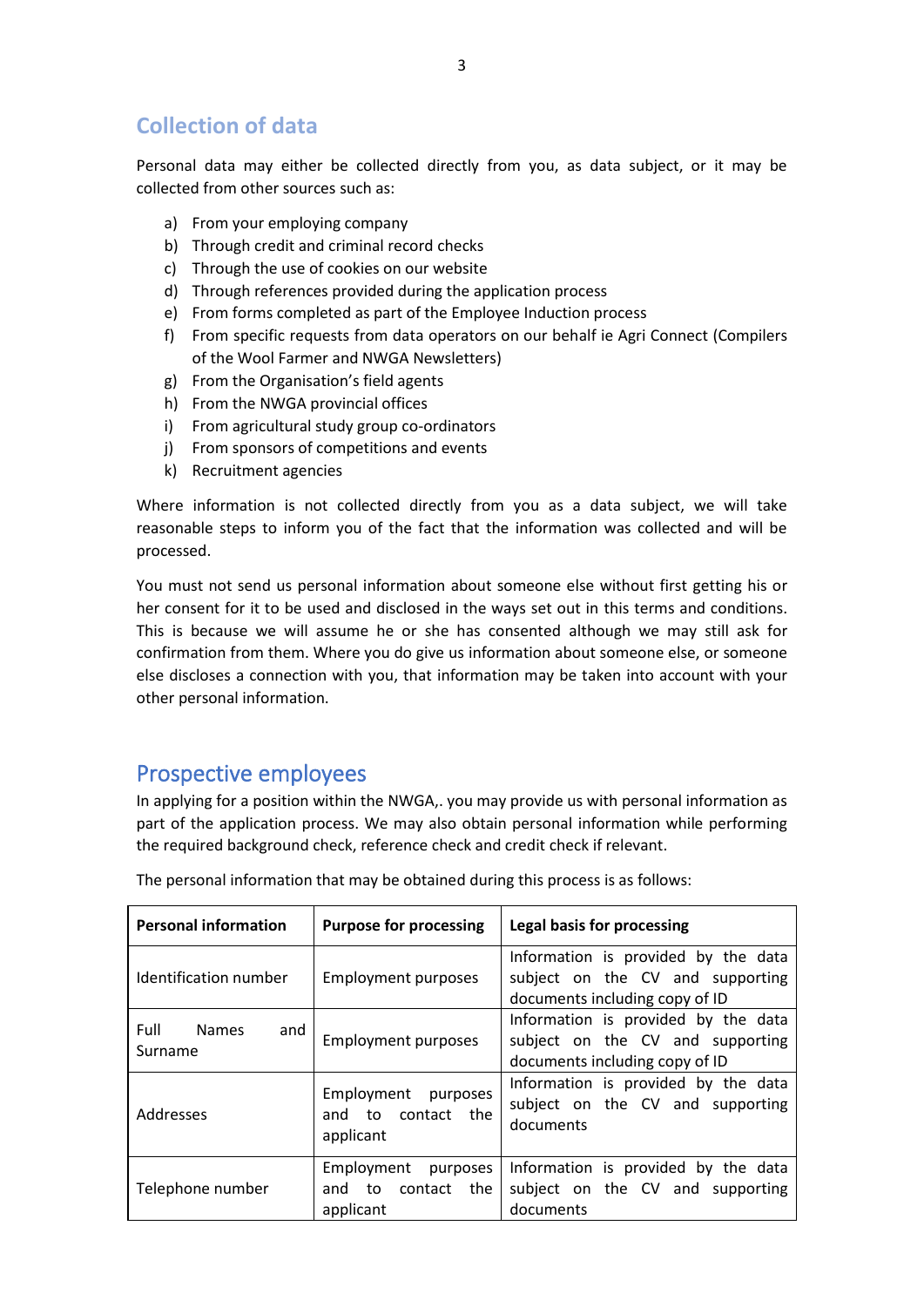<span id="page-4-0"></span>

| <b>Email Address</b>                           | Employment purposes<br>and<br>to<br>contact<br>the<br>applicant                               | Information is provided by the data<br>subject on the CV and supporting<br>documents                                                                                                            |
|------------------------------------------------|-----------------------------------------------------------------------------------------------|-------------------------------------------------------------------------------------------------------------------------------------------------------------------------------------------------|
| Gender                                         | Employment purposes<br>including Employment<br>Equity                                         | Information is provided by the data<br>subject on the CV and supporting<br>documents                                                                                                            |
| Race                                           | Employment purposes<br>including Employment<br>Equity                                         | Information is provided by the data<br>subject on the CV and supporting<br>documents                                                                                                            |
| Disability                                     | Employment<br>purposes<br>including Employment<br>Equity                                      | Information is provided by the data<br>subject on the CV and supporting<br>documents                                                                                                            |
| Professional and<br>Academic qualifications    | Employment<br>purposes<br>and to evaluate the<br>application                                  | Information is provided by the data<br>subject on the CV and supporting<br>documents including copies of degrees<br>and academic records                                                        |
| Relevant experience                            | Employment<br>purposes<br>and to evaluate the<br>application                                  | Information is provided by the data<br>subject on the CV and supporting<br>documents including copies certificates<br>of services                                                               |
|                                                |                                                                                               |                                                                                                                                                                                                 |
| Language ability                               | Employment purposes<br>communicate<br>to<br>to<br>employees in<br>their<br>preferred language | Information is provided by the data<br>subject on the CV                                                                                                                                        |
| General health or well-<br>being               | Employment<br>purposes<br>and to evaluate the<br>application                                  | Information is provided by the data<br>subject on the CV                                                                                                                                        |
| References                                     | Employment<br>purposes<br>and to evaluate the<br>application                                  | Information is provided by the data<br>subject on the CV and supporting<br>including<br>documents<br>Letters<br>of<br>Reference<br>contact details<br><b>or</b><br>of<br>contactable references |
| Criminal<br>and<br>Credit<br>check information | Employment purposes<br>and to evaluate the<br>application                                     | Information is provided by the data<br>subject on the CV and supporting<br>documents only where the position<br>requires a fiduciary duty.                                                      |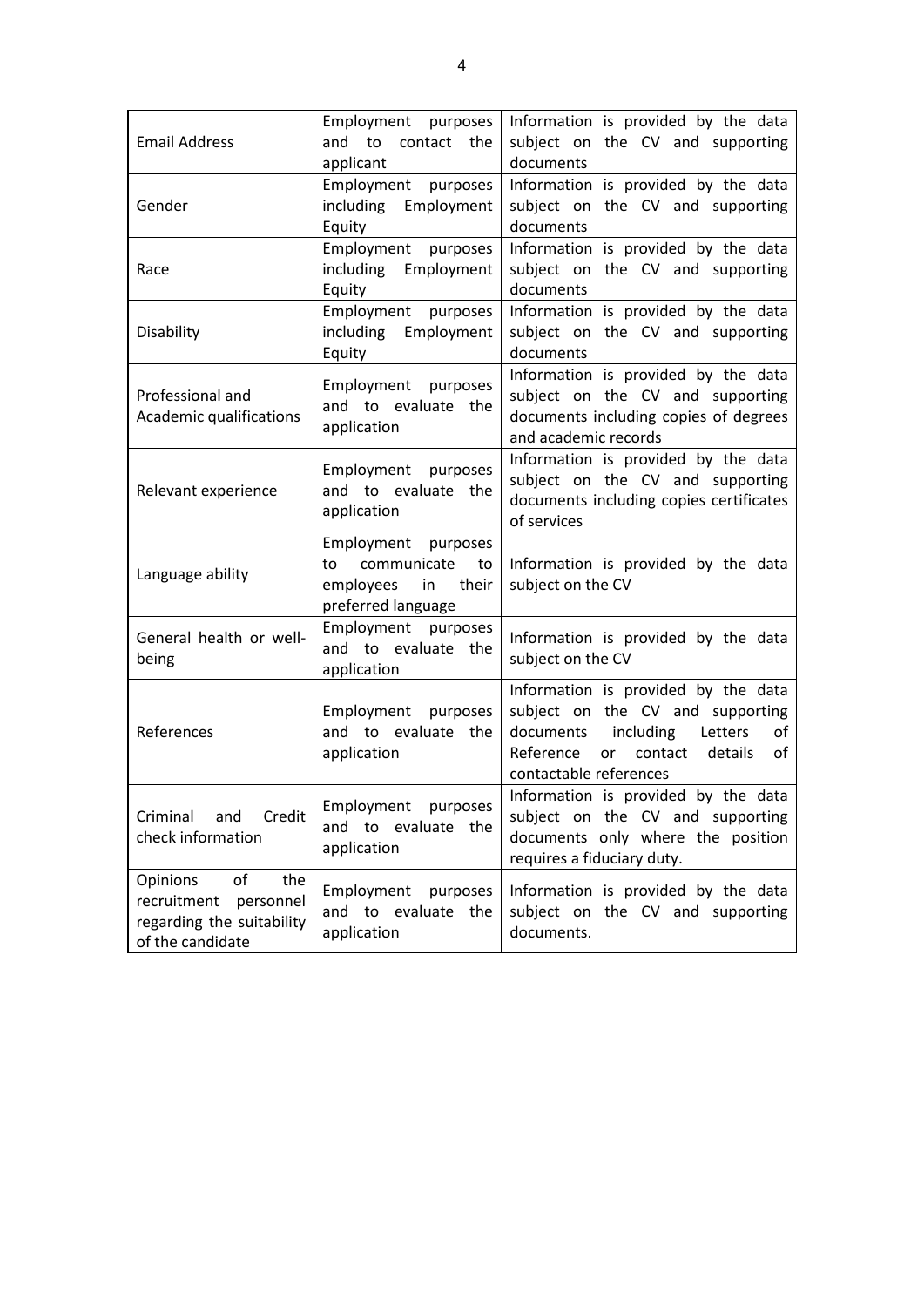## Employees

The National Wool Growers' Association of South Africa must process personal information of their employees for various legal and employment purposes. The information that will be processed is as follows:

| Personal<br>information                                                   | <b>Purpose for processing</b>                                                                                                                                      | <b>Legal basis for processing</b>                                                                                                                                                                                   |
|---------------------------------------------------------------------------|--------------------------------------------------------------------------------------------------------------------------------------------------------------------|---------------------------------------------------------------------------------------------------------------------------------------------------------------------------------------------------------------------|
| Identification<br>number                                                  | Employment purposes. Submission<br>of returns to SARS and UIF and SETA.<br>To register as member of the<br>Provident fund.<br>Submission to Payroll Administrator. | Information is provided by the<br>data subject on the CV and<br>supporting documents including<br>copy of ID                                                                                                        |
| <b>Names</b><br>Full<br>and<br>Surname                                    | Employment purposes. Submission<br>of returns to SARS and UIF and SETA.<br>To register as member of the<br>Provident fund.<br>Submission to Payroll Administrator. | Information is provided by the<br>data subject on the CV and<br>supporting documents including<br>copy of ID                                                                                                        |
| Addresses                                                                 | Employment purposes. Submission<br>of returns to SARS and UIF.<br>To register as member of the<br>Provident fund.<br>Submission to Payroll Administrator.          | Information is provided by the<br>data subject on the CV and<br>supporting documents                                                                                                                                |
| Telephone number                                                          | Employment purposes. Submission<br>of returns to SARS and UIF.<br>To register as member of the<br>Provident fund.<br>Submission to Payroll Administrator.          | Information is provided by the<br>data subject on the CV and<br>supporting documents                                                                                                                                |
| <b>Email Address</b>                                                      | Employment purposes. Submission<br>of returns to SARS and UIF.<br>To register as member of the<br>Provident fund.<br>Submission to Payroll Administrator.          | Information is provided by the<br>data subject on the CV and<br>supporting documents                                                                                                                                |
| Gender                                                                    | Employment<br>purposes<br>incl.<br><b>Employment Equity.</b><br>Submission to Payroll Administrator.                                                               | Information is provided by the<br>data subject on the CV and<br>supporting documents                                                                                                                                |
| Race                                                                      | Employment<br>incl.<br>purposes<br>Employment Equity.<br>Submission to Payroll Administrator.                                                                      | Information is provided by the<br>data subject on the CV and<br>supporting documents                                                                                                                                |
| Disability                                                                | Employment<br>incl.<br>purposes<br><b>Employment Equity.</b><br>Submission to Payroll Administrator.                                                               | Information is provided by the<br>data subject on the CV and<br>supporting documents                                                                                                                                |
| Training<br>results,<br>Professional<br>and<br>Academic<br>qualifications | Employment purposes and returns<br>to the SETA and training records                                                                                                | Information is provided by the<br>data subject on the CV and<br>supporting documents including<br>copies of degrees and academic<br>records as well as participation<br>certificates and/or attendance<br>registers |
| Relevant<br>experience                                                    | Employment<br>purposes<br>and<br>to<br>evaluate the competency                                                                                                     | Information is provided by the<br>data subject on the CV and<br>supporting documents including<br>copies certificates of services                                                                                   |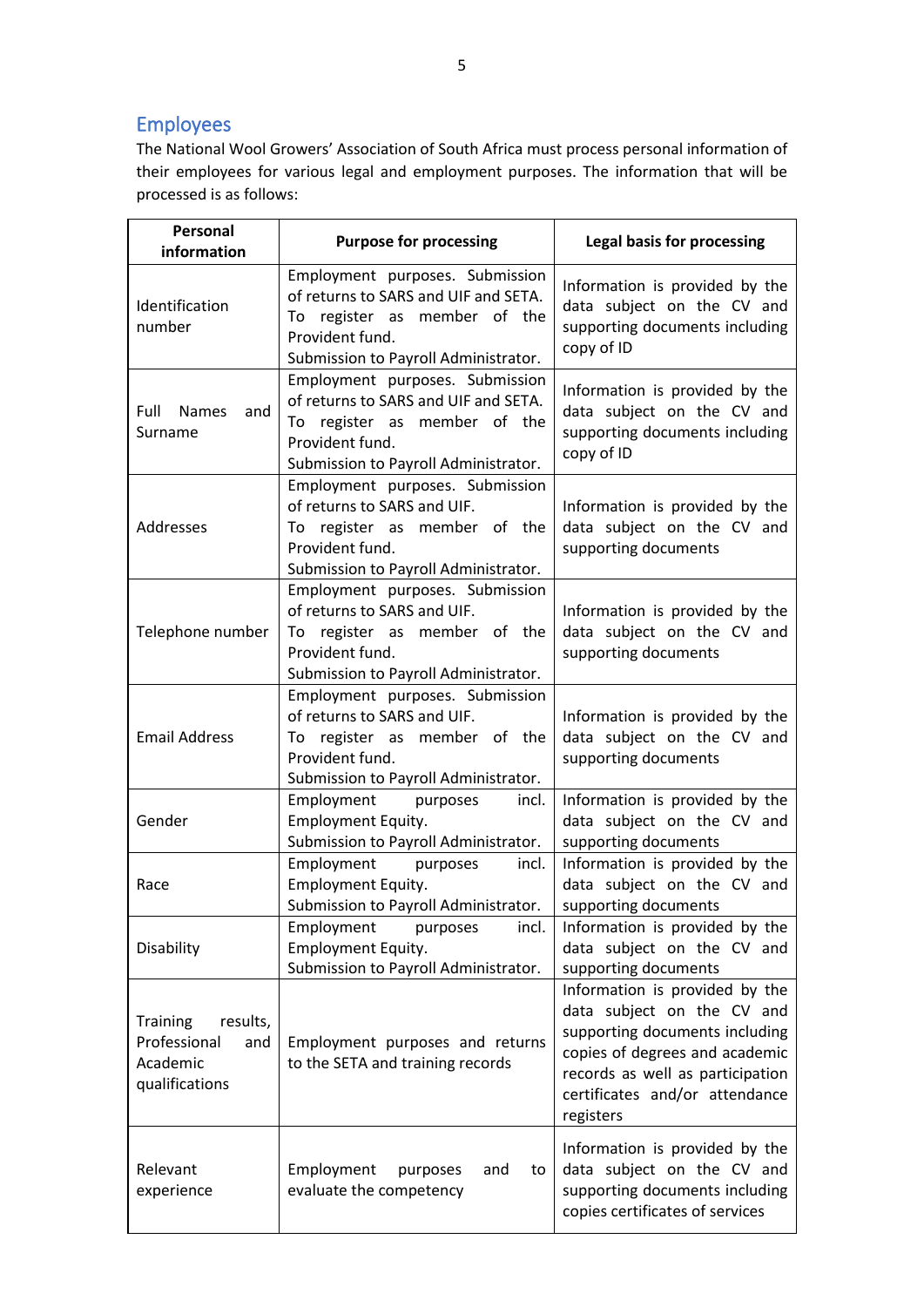| Language ability                                | Employment<br>purposes<br>to<br>communicate to employees in their<br>preferred language.<br>Submission to Payroll Administrator.                                                 | Information is provided by the<br>data subject on the CV                                                                                                                                                                                     |
|-------------------------------------------------|----------------------------------------------------------------------------------------------------------------------------------------------------------------------------------|----------------------------------------------------------------------------------------------------------------------------------------------------------------------------------------------------------------------------------------------|
| General health or<br>well-being                 | Employment<br>purposes<br>and<br>to<br>evaluate leave applications                                                                                                               | Information is provided by the<br>data subject on the CV.<br>Information provided in terms<br>of the Company's leave policy                                                                                                                  |
| Pregnancy                                       | Employment<br>purposes<br>and<br>to<br>evaluate leave applications.<br>Submission of returns to UIF.<br>Submission to Payroll Administrator.                                     | Information provided in terms<br>of the Company's leave policy                                                                                                                                                                               |
| References                                      | Employment<br>purposes<br>and<br>to<br>evaluate the performance                                                                                                                  | Information is provided by the<br>data subject on the CV and<br>supporting documents including<br>Letters of Reference or contact<br>details<br>of<br>contactable<br>references                                                              |
| <b>Criminal and Credit</b><br>check information | Employment<br>purposes<br>and<br>to<br>evaluate the competency                                                                                                                   | Information is provided by the<br>data subject on the CV and<br>supporting<br>documents<br>only<br>where the position requires a<br>fiduciary duty.                                                                                          |
| <b>Banking Details</b>                          | Employment purposes. Submission<br>of returns to SARS and UIF.<br>To register as member of the<br>Provident fund.<br>Submission to Payroll Administrator.                        | Information is provided by the<br>subject<br>induction<br>data<br>on<br>documentation                                                                                                                                                        |
| Tax<br>Income<br>Registration<br>numbers        | Employment purposes. Submission<br>of returns to SARS and UIF.<br>To register as member of the<br>Provident fund.<br>Submission to Payroll Administrator.                        | Information is provided by the<br>subject<br>induction<br>data<br>on<br>documentation                                                                                                                                                        |
| Disciplinary<br>records                         | Employment<br>purposes<br>and<br>to<br>maintain<br>labour<br>and<br>manage<br>relations.<br>Submission to Labour Consultant<br>(SEESA).                                          | Information is gathered from<br>various sources during<br>the<br>disciplinary<br>process<br>as<br>contemplated in terms of Sched<br>8 of the LRA                                                                                             |
| <b>Opinions</b><br>of<br>persons                | Employment<br>purposes<br>and<br>performance appraisals.<br>To maintain and manage<br>labour<br>relations.<br>Submission to Labour Consultant<br>(SEESA).                        | Information is gathered from<br>various sources ie performance<br>formative<br>appraisal<br>system,<br>assessments,<br>correspondence,<br>disciplinary records and training<br>feedback reports during the<br>performance appraisal process. |
| Financial history                               | Audit trail of past transactions with<br>the employee for payroll purposes ie<br>claims, remuneration, deductions<br>and employee loans.<br>Submission to Payroll Administrator. | Information<br>is<br>agreed<br>to<br>between the employer and the<br>employee on appointment and<br>salary review.                                                                                                                           |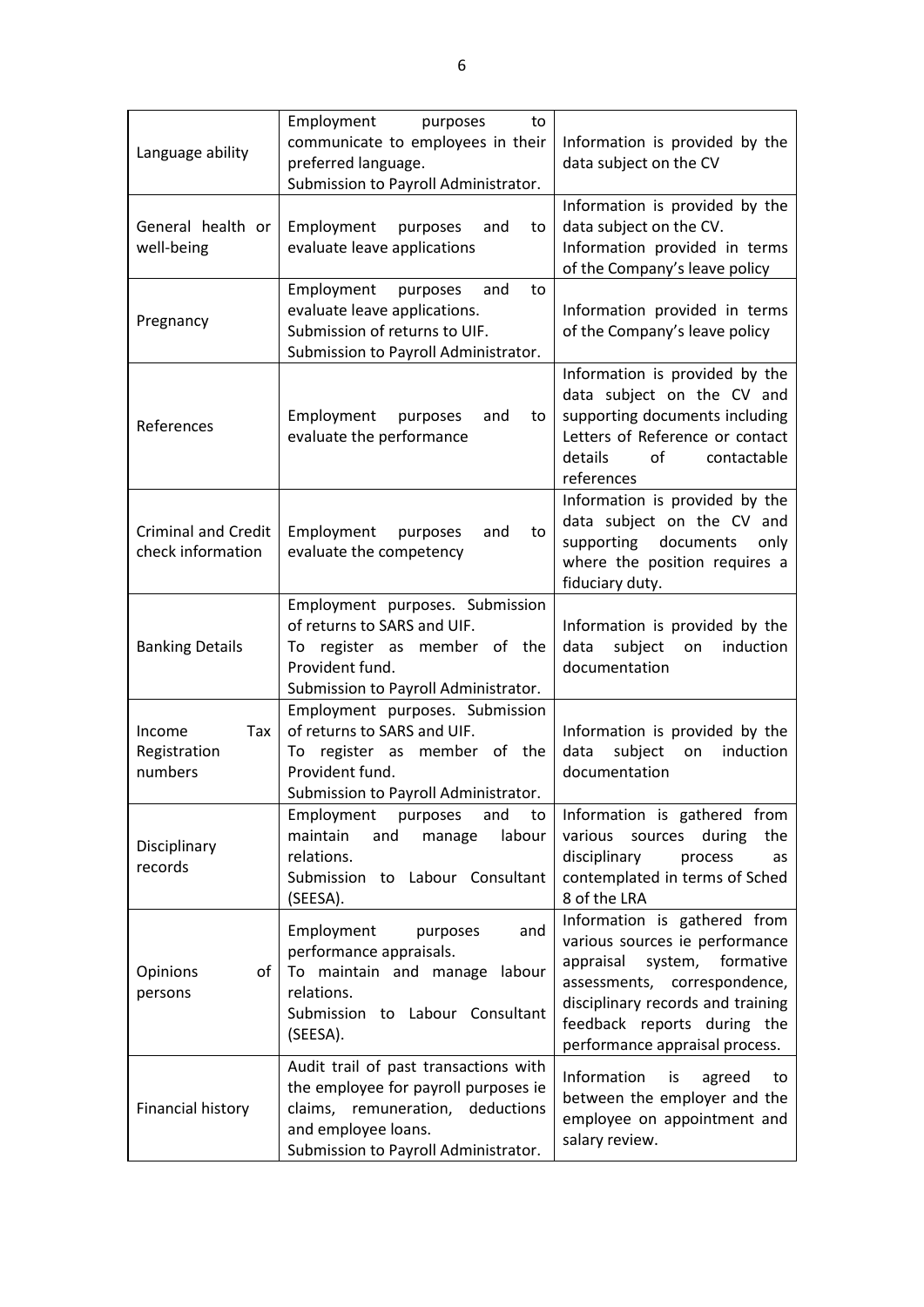## <span id="page-7-0"></span>**Customers**

In order for us to provide you with the best service, we need to collect and process personal information from you as a customer. This information will consist of the following:

| <b>Personal information</b>                                                                                                                                                                                                                  | <b>Purpose for processing</b>                               | Legal basis for processing                                                                                                             |
|----------------------------------------------------------------------------------------------------------------------------------------------------------------------------------------------------------------------------------------------|-------------------------------------------------------------|----------------------------------------------------------------------------------------------------------------------------------------|
| Title of person                                                                                                                                                                                                                              | <b>Billing</b><br>purposes<br>and<br>legal recovery process | Information is gathered from Credit<br>Applications, Sponsorship agreements<br>or specific contracts                                   |
| Identification number                                                                                                                                                                                                                        | <b>Billing</b><br>purposes<br>and<br>legal recovery process | Information is gathered from Credit<br>Applications, Sponsorship agreements<br>or specific contracts                                   |
| Full<br><b>Names</b><br>and<br>Surname                                                                                                                                                                                                       | <b>Billing</b><br>purposes<br>and<br>legal recovery process | Information is gathered from Credit<br>Applications, Sponsorship agreements<br>or specific contracts                                   |
| Addresses                                                                                                                                                                                                                                    | <b>Billing</b><br>purposes<br>and<br>legal recovery process | Information is gathered from Credit<br>Applications, Sponsorship agreements<br>or specific contracts                                   |
| Telephone number                                                                                                                                                                                                                             | <b>Billing</b><br>purposes<br>and<br>legal recovery process | Information is gathered from Credit<br>Applications, Sponsorship agreements<br>or specific contracts                                   |
| <b>Email Address</b>                                                                                                                                                                                                                         | <b>Billing</b><br>purposes<br>and<br>legal recovery process | Information is gathered from Credit<br>Applications, Sponsorship agreements<br>or specific contracts                                   |
| Company/Organisation's<br>Name                                                                                                                                                                                                               | <b>Billing</b><br>purposes<br>and<br>legal recovery process | Information is gathered from Credit<br>Applications, Sponsorship agreements<br>or specific contracts                                   |
| Company/Organisation's<br>Registration number                                                                                                                                                                                                | <b>Billing</b><br>purposes<br>and<br>legal recovery process | Information is gathered from Credit<br>Applications, Sponsorship agreements<br>or specific contracts                                   |
| Location                                                                                                                                                                                                                                     | <b>Billing</b><br>purposes<br>and<br>legal recovery process | Information is gathered from Credit<br>Applications, Sponsorship agreements<br>or specific contracts                                   |
| Producer number                                                                                                                                                                                                                              | <b>Billing</b><br>purposes<br>and<br>legal recovery process | Information is gathered from Credit<br>Applications, Sponsorship agreements<br>or specific contracts                                   |
| The views or opinions of<br>another individual about<br>the person                                                                                                                                                                           | Evaluation<br>of<br>credit<br>ratings and terms             | Information is gathered from Credit<br>Applications, Supplier references                                                               |
| Correspondence sent by<br>person that<br>the<br>is<br>implicitly or explicitly of<br>a private or confidential<br>further<br>nature,<br>or<br>correspondence<br>that<br>would<br>reveal<br>the<br>contents of the original<br>correspondence | Evaluation<br>of<br>credit<br>ratings and terms             | Information is gathered from Credit<br>Applications,<br>Supplier<br>references,<br>Sponsorship<br>agreements or specific<br>contracts. |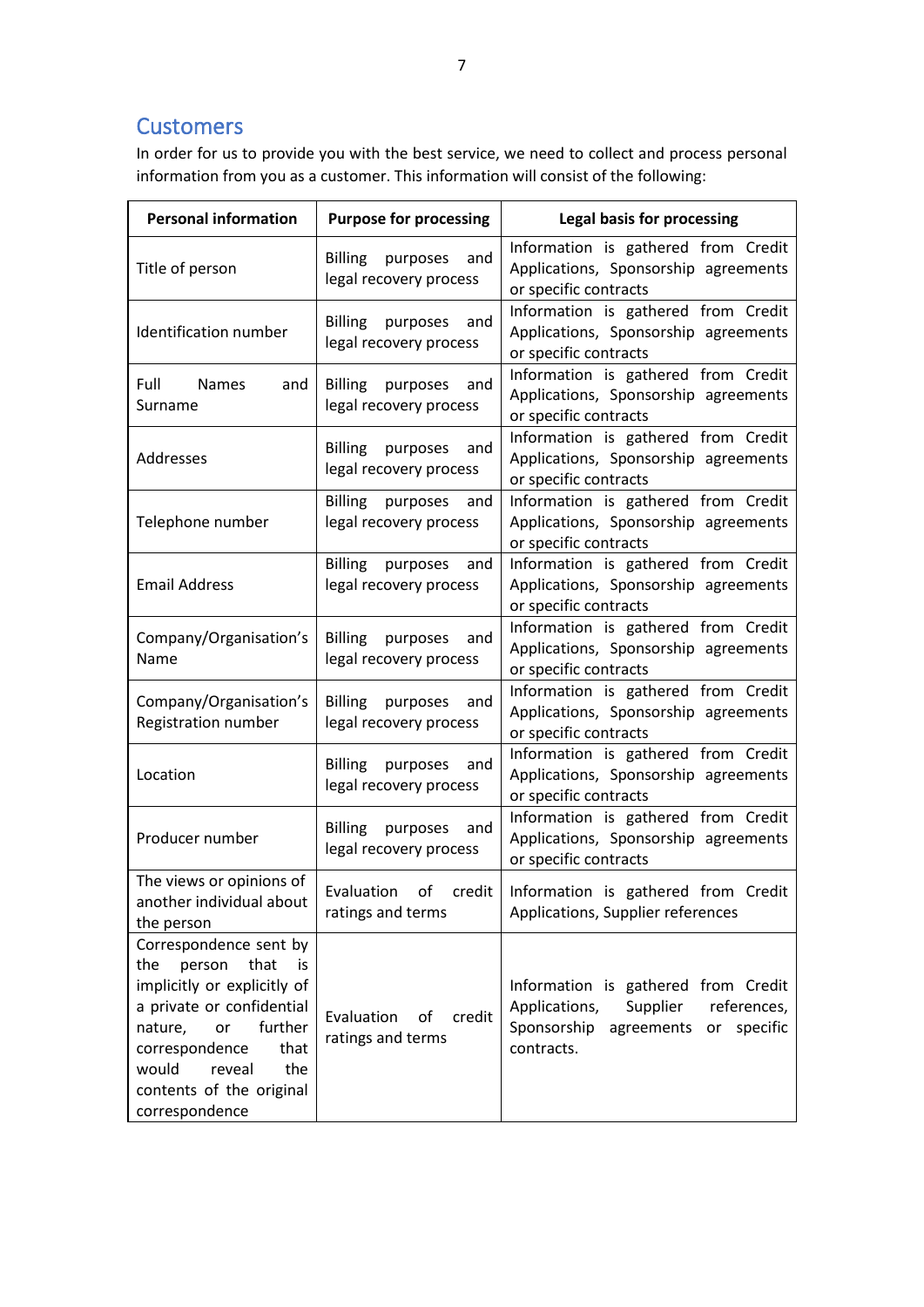#### **Personal information Purpose for processing Legal basis for processing** Title of person  $\left| \bullet \right|$  Providing membership services to members. • Provide to field agents. • Maintaining Industry Statistics. • Billing purposes and providing notices of events, competitions and industry related information to members. • Register of members. • Confirmation of Membership in good standing. • Submission to Wool brokers for recovery of membership fees. • Submission to Agri Connect for distribution of monthly newsletter. • Submission of Tax Certificates. • Economic study groups. Information is gathered from Membership Applications completed by producers. Identification number Full Names and Surname Addresses Telephone number Email Address Organisation's Name Organisation's Registration number Location Producer number Information is gathered from<br>Income Tax number<br>Applications Applications completed by producers. Gender • Government tenders and similar requests/ applications. • Providing membership services to members. • Maintaining Industry Statistics. Information is gathered from Membership Applications completed by producers. Race Age •Register of Members. •Maintaining Industry Statistics. •Submission of Tax certificates to **SARS** Information is gathered from Membership Applications completed by producers. Language • Language preference for communication purposes • Providing membership services to members. • Submission to Agri Connect. • Economic study groups. Information is gathered from Membership Applications completed by producers. Financial history Economic study groups. Data subject pays NWGA for survey and analysis. Information of past transactions for record keeping purposes. Payroll **related** communications and organisational policy matters Correspondence from members who participate in Economic study groups. Correspondence sent by the person that is implicitly or •Payments to members for awards explicitly of a private •Providing membership services to members. Information is gathered from Correspondence regarding: Banking details, Payroll related communications and

and prizes.

## <span id="page-8-0"></span>Members, Management and Economic study groups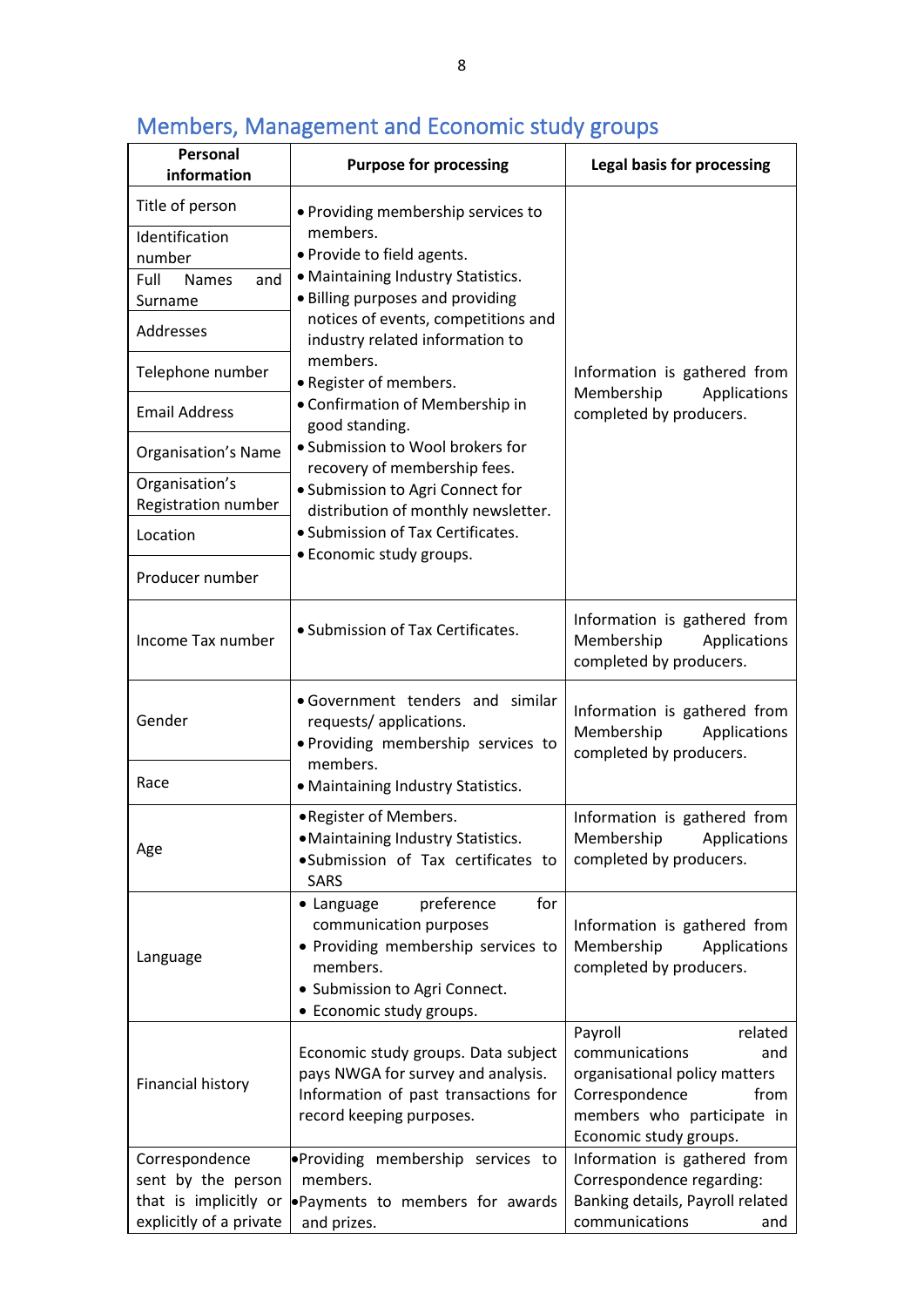| or                        | confidential eEconomic study groups<br>- Data                                           | organisational policy matters    |
|---------------------------|-----------------------------------------------------------------------------------------|----------------------------------|
| nature, or further        | subject pays NWGA for survey and                                                        |                                  |
| correspondence that       | analysis.                                                                               |                                  |
| mould<br>reveal<br>the    |                                                                                         |                                  |
| of<br>contents<br>the     |                                                                                         |                                  |
| original                  |                                                                                         |                                  |
| correspondence            |                                                                                         |                                  |
|                           | <b>Providing membership services to</b>                                                 | Information is gathered from     |
| <b>The</b><br>views<br>or | members.                                                                                | producers and<br>featured        |
|                           | opinions of another <i>Submission</i> to Agri Connect.                                  | regarding<br>specific<br>persons |
|                           | individual about the <b>.</b> Economic study groups<br>Data<br>$\overline{\phantom{a}}$ | inclusion in newsletters.        |
| person                    | subject pays NWGA for survey and                                                        | Minutes of<br>meetings<br>and    |
|                           | analysis.                                                                               | congresses.                      |

Although National Wool Growers' Association of South Africa will keep your personal information confidential at all times, you agree and consent that National Wool Growers' Association of South Africa may:

- a) Communicate with you electronically in relation with the service or product being provided (email, fax, telephone or through any other relevant or secured electronic platform)
- b) Obtain any relevant personal information, from any person or institution, necessary to comply with the agreement between you and National Wool Growers' Association of South Africa
- c) Obtain credit information from any person or institution where necessary
- d) Verify the information provided herein and to contact other third party for purposes of the same
- e) Disclose personal information to regulatory or government agencies in accordance with the relevant legislation or directive
- f) Use personal information to market new or other products of the company which may be suitable or relevant to you

## <span id="page-9-0"></span>Individuals screened for COVID 19

The personal information collected is necessary to comply with the COVID 19 screening as required by the Disaster management Act and supplementary regulations and directives. This information will be kept confidential unless disclosure is required by law. E.g. should a positive case be identified. This information will be stored for a period of 7 years and thereafter be destroyed. If you do not provide the information as required, we can limit or refuse you access to the premises.

#### <span id="page-9-1"></span>Consent

Where the legal basis for us processing your personal information is consent as above, it will be included in the contract or agreement concluded with you. This consent may be withdrawn at any time, however this withdrawal of consent will not make processing we undertook before your withdrawal unlawful. You will not suffer any detriment for withdrawing your consent.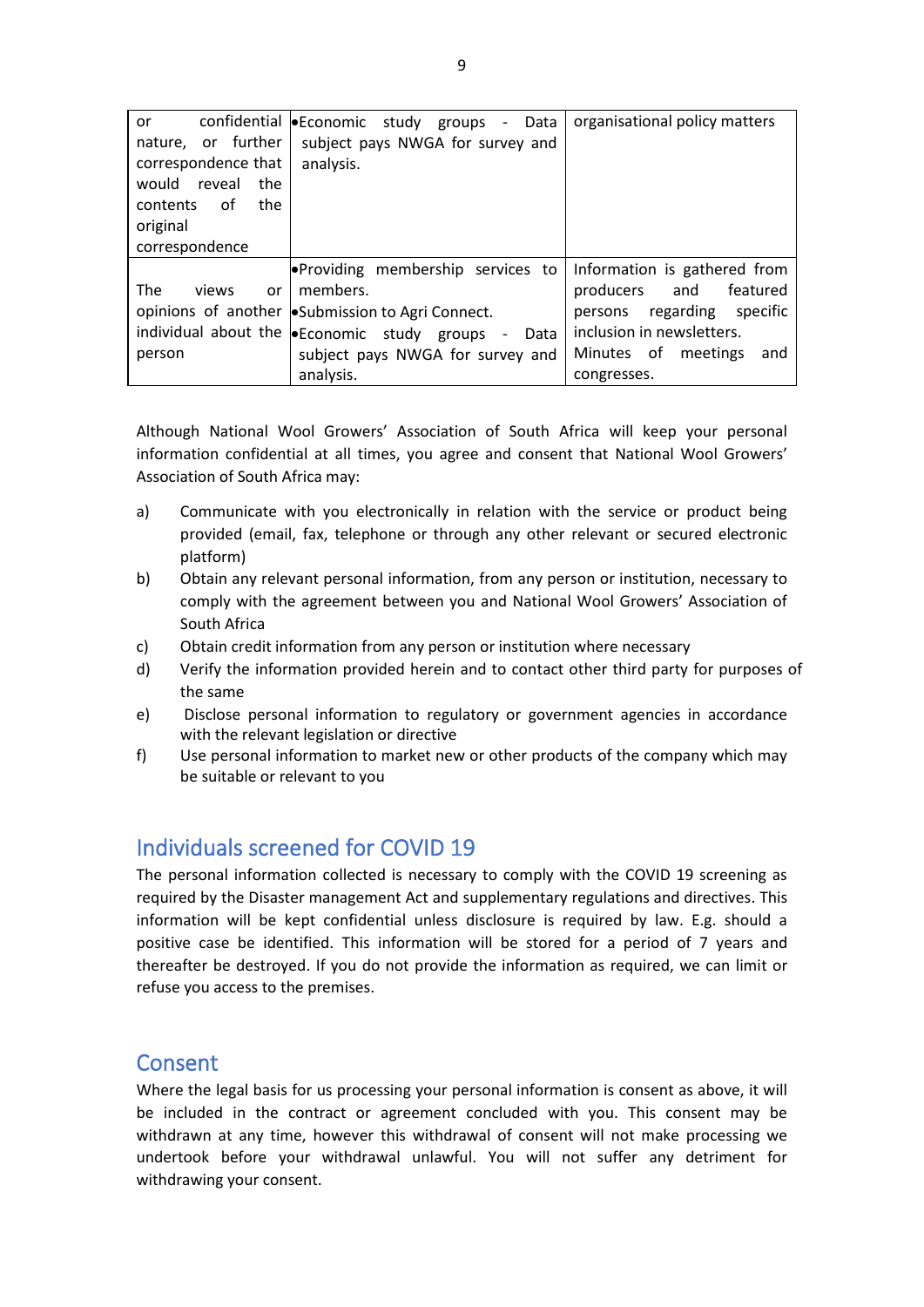You may withdraw your consent by contacting our information officer, whose details are provided at the beginning of the privacy policy.

Where the legal basis for processing is for the proper performance of the contract, and you fail to provide us with the information or request us to stop processing this information, it may create limitations on our performance of the contract or agreement.

## <span id="page-10-0"></span>Sharing information

In processing your personal information, we may share it with third party processors under an operator's agreement. These include but are not limited to:

- a) Payment processors
- b) Email management and distribution tools
- c) Data storage providers
- d) Server hosts
- e) Provident funds
- f) Wool Broker Companies
- g) Agri Connect for purpose of compilation and distribution of Newsletter
- h) Payroll administrators
- i) Field agents and provincial offices
- j) SARS, Department of Labour and the relevant SETA's as required by law.
- k) Entities requiring confirmation of membership in good standing based on specific authorisation.

As an operator, these service providers will not be able to process or use your data for any reason other than to provide the service as required by us. They also need to implement proper safeguards to ensure the personal information is secured at all times.

## <span id="page-10-1"></span>Information transfers

We may transfer to, and store personal information we collect about you, in countries other than South Africa. These countries may not have the same data protection laws as South Africa, and in this instance we will only transfer the information if we have consent from you, or it is necessary for the performance or conclusion of a contract between us. Countries we may transfer data to includes:

| Foreign country   | Reason for transfer of data                            |
|-------------------|--------------------------------------------------------|
| <b>Eg. Norway</b> | Wool production statistics, attendance registers, etc. |

#### <span id="page-10-2"></span>Retention

National Wool Growers' Association of South Africa is required to comply with various different legislative retention periods, which leads to different retention requirements. As such we have opted for the longest retention period required from us for legal purposes and apply this to all our data.

Your personal information will be kept for a period of 7 years in order for us to comply with all legal requirements.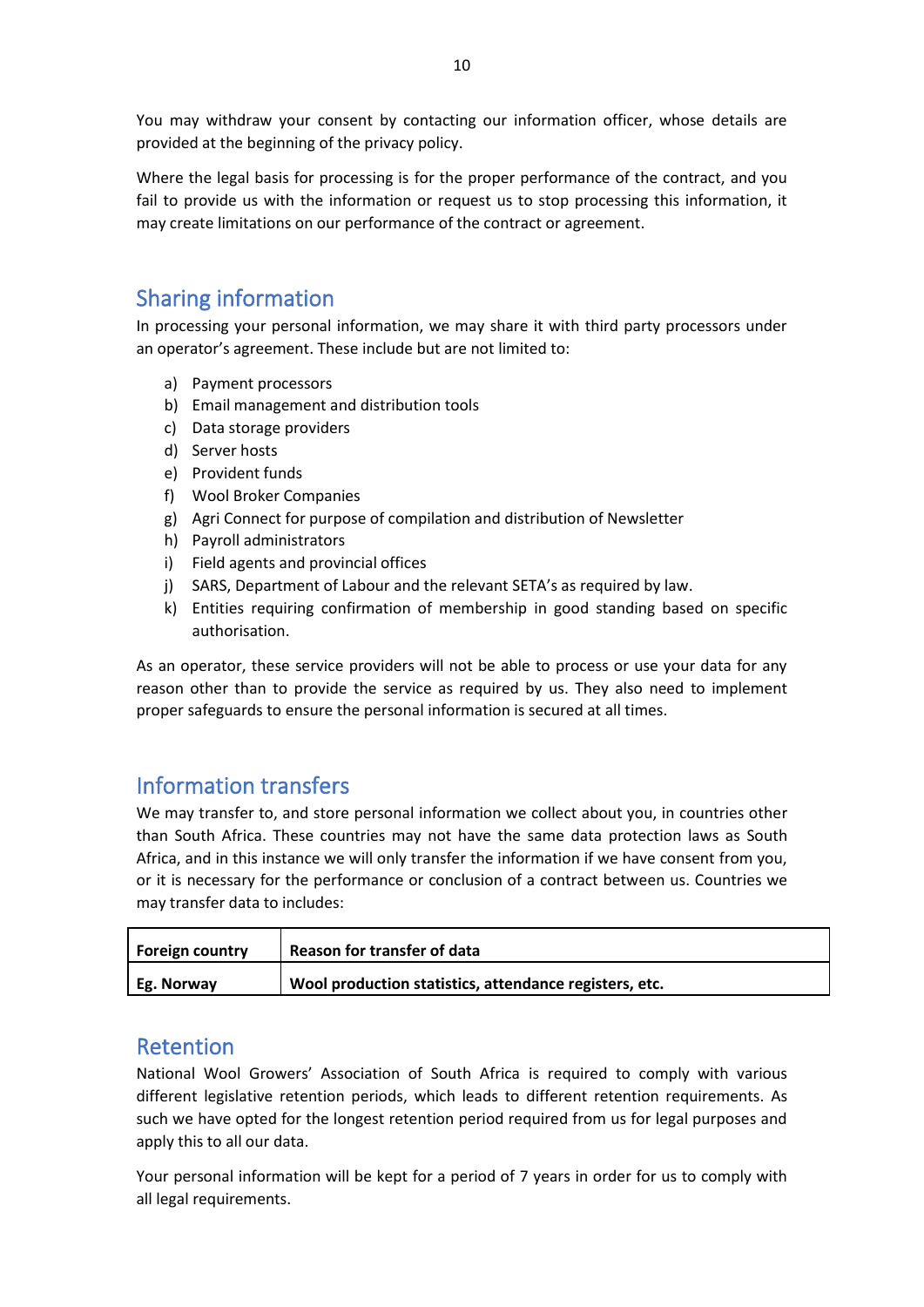## <span id="page-11-0"></span>Your legal rights

You have the following rights under the Protection of Personal Information Act:

- a) Request access to your personal information
- b) Request a correction or deletion of personal information
- c) Object to the processing of personal information
- d) Lodge a complaint to the Information Regulator

If you want to exercise any of the rights described above, or are dissatisfied with the way we have used your personal information, please contact the information officer.

#### <span id="page-11-1"></span>Changes to this policy

This policy may change from time to time. The latest effective date will be highlighted at the start of the privacy policy.

## **Cookies Notice**

<span id="page-11-2"></span>Our Website makes use of cookies to provide, improve, protect, and promote our Services. These cookies are used to collect information about how you interact with our website.

Please click on the link below in order to view the Cookies Notice

[Website Terms and Conditions | NWGA](https://www.nwga.co.za/website-terms-and-conditions)

<span id="page-11-3"></span>Cookies help us remembering you for your next visit and understanding how you are interacting with our Services in order to improve and customize your browsing experience. You can set your browser to not accept cookies, but this may limit your ability to use the services.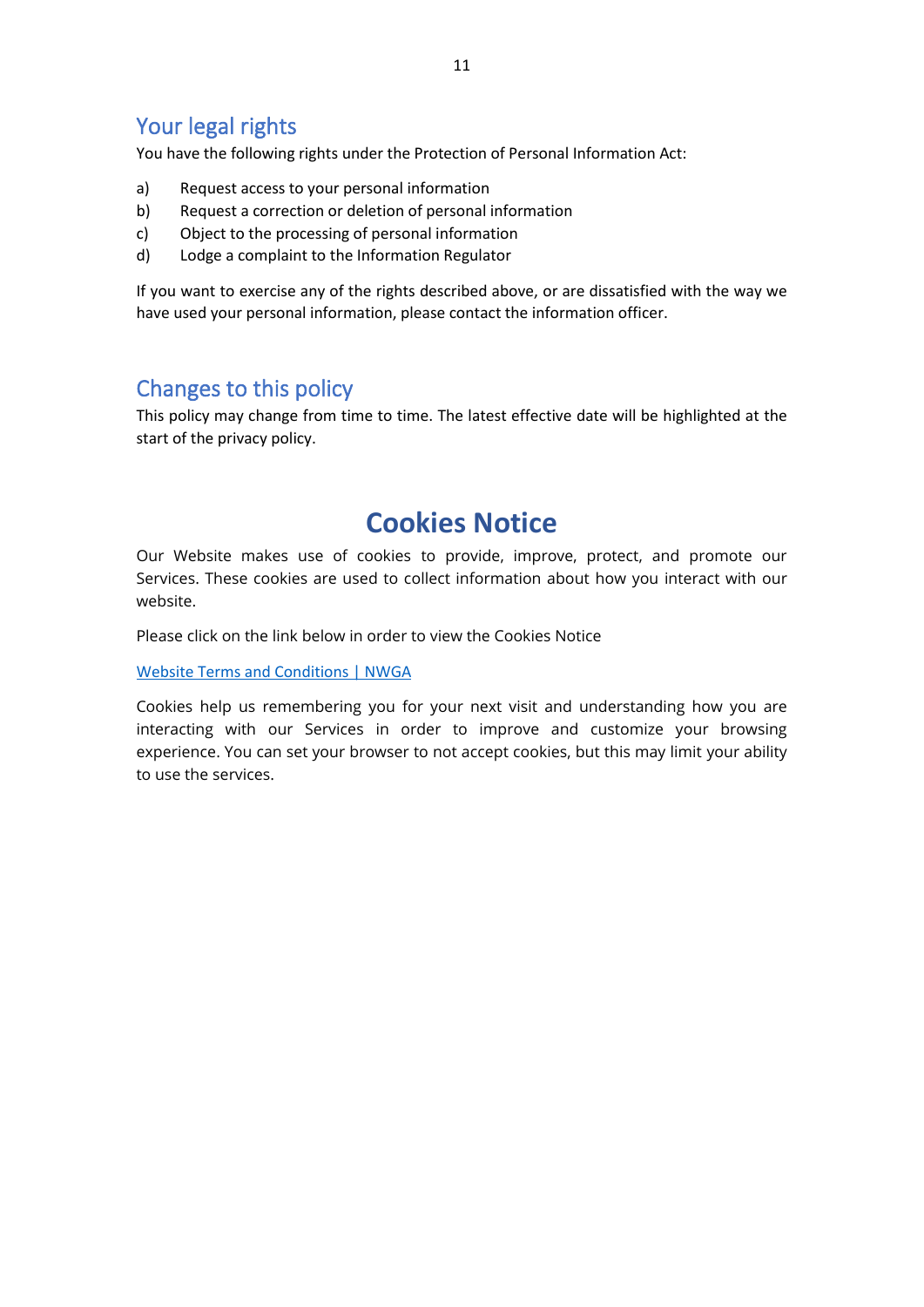# **Information Technology Policy**

#### <span id="page-12-0"></span>1. Internet Usage

- 1.1 EMPLOYEES with internet access may not abuse the EMPLOYER'S internet facility for personal purposes. The EMPLOYER is entitled to monitor any EMPLOYEE'S internet usage and to remove the EMPLOYEE'S access to the internet at its sole discretion.
- 1.2 The EMPLOYEE may not use the internet facility to:
	- 1.2.1 Host or display personal web pages.
	- 1.2.2 Download any documents or images not related to the EMPLOYER'S business.
	- 1.2.3 Access, download or post any documents, images, materials or statements which are prohibited by any legislation or which may reasonably be construed as being undesirable, sexually explicit, profane, obscene, intimidating, defamatory, discriminatory, harassing, racially or religiously prejudicial or which would constitute an infringement of a third party's intellectual property rights (collectively "PROHIBITED MATERIAL").
	- 1.2.4 Subscribe to or participate in chat groups, bulletin boards, news groups or discussion groups not related to the EMPLOYER'S business.
	- 1.2.5 Post or transmit the EMPLOYER'S CONFIDENTIAL INFORMATION, including usernames, passwords, security codes, or service specific information which would assist any person to gain unauthorised access to the EMPLOYER'S COMPUTER SYSTEM, save without the prior approval of MANAGEMENT.
	- 1.2.6 Knowingly introduce viruses into the EMPLOYER'S COMPUTER SYSTEM.
	- 1.2.7 Share personal information of any data subject of the entity obtained as a result of being an employee.
- 1.3 No EMPLOYEE may use another EMPLOYEE'S internet facility unless authorised by MANAGEMENT.

#### <span id="page-12-1"></span>2. Email Usage

- 2.1 The email facility must be used for business purposes only.
- 2.2 It is accepted that the EMPLOYEE may receive personal email provided that it is in the form of text messages only and does not include attachments in the form of video clips, executable files, graphic files, etc. It is also accepted that the EMPLOYEE may use the email facility for personal purposes but that the EMPLOYEE'S use as aforesaid is incidental to the business purpose. Any abuse of the email facility by the EMPLOYEE may result in the EMPLOYEE being refused permission to use the email facility for personal purposes.
- 2.3 The EMPLOYEE may not use the email facility to:
	- 2.3.1 Initiate or forward any chain message or other message which asks the recipient to forward the message to multiple other users, unless such message is required for purposes of the EMPLOYER'S business.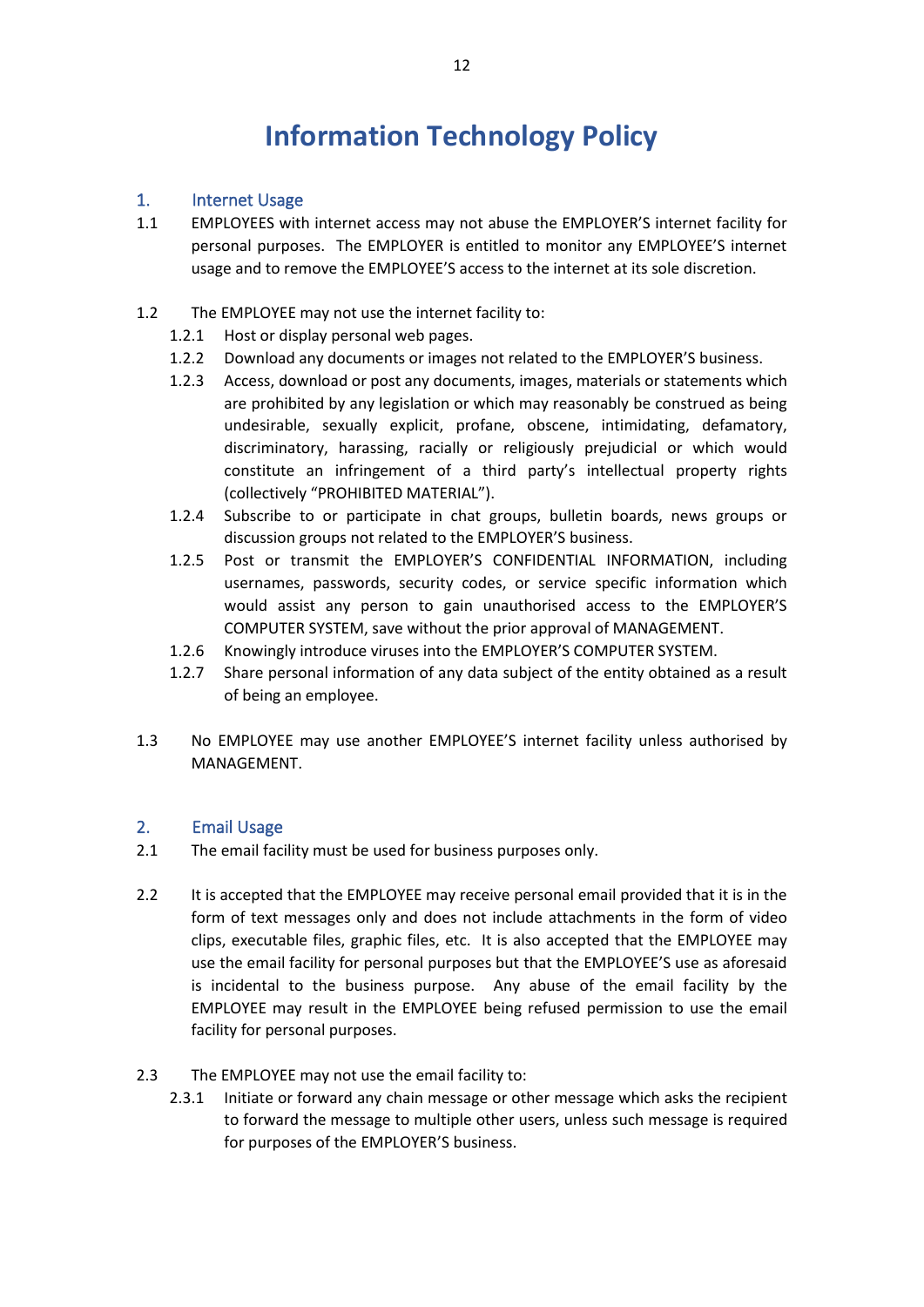- 2.3.2 Send unsolicited commercial email to persons with whom the EMPLOYER has no prior relationship.
- 2.3.3 Send or receive email messages, files or attachments in excess of 2 megabytes (or any other size as may be determined/stipulated by MANAGEMENT from time to time), unless required for purposes of the EMPLOYER'S business.
- 2.3.4 Send, download, display or store PROHIBITED MATERIAL. If any PROHIBITED MATERIAL is inadvertently received, the incident must be immediately reported to MANAGEMENT.
- 2.4 No EMPLOYEE may use another EMPLOYEE'S email facility unless authorised by MANAGEMENT.
- 2.5 The EMPLOYEE may not disguise his identity when using the email.
- 2.6 The EMPLOYEE may not alter the "from" line or any other indication of the origin of the email message.
- 2.7 The EMPLOYEE must adhere to the email operating procedures as issued from time to time.
- 2.8 All email correspondence sent or received in which an opinion is expressed or information is requested or given must be saved under Client Data in an applicable client folder in accordance with the procedure for the saving and naming of files on the network OR a hard copy of the email correspondence must be filed in the correspondence file for the particular client.
- 2.9 No EMPLOYEE may express an opinion or bind the EMPLOYER in email correspondence unless approved by MANAGEMENT.
- 2.10 When receiving emails from clients, personal information contained in these emails must be kept confidential.
	- 2.10.1 Where possible, emails must be acted upon and deleted as soon as possible,
	- 2.10.2 Emails will not be forwarded outside the company unless the client requested this.

#### <span id="page-13-0"></span>3. Disclaimer

- 3.1 The EMPLOYEE will ensure that every email message sent contains the disclaimer at the end of such message.
- 3.2 No EMPLOYEE is permitted to alter the content of the disclaimer.
- <span id="page-13-1"></span>3.3 No EMPLOYEE is permitted to change the set-up of the email or the signatory clause at the end of the email message.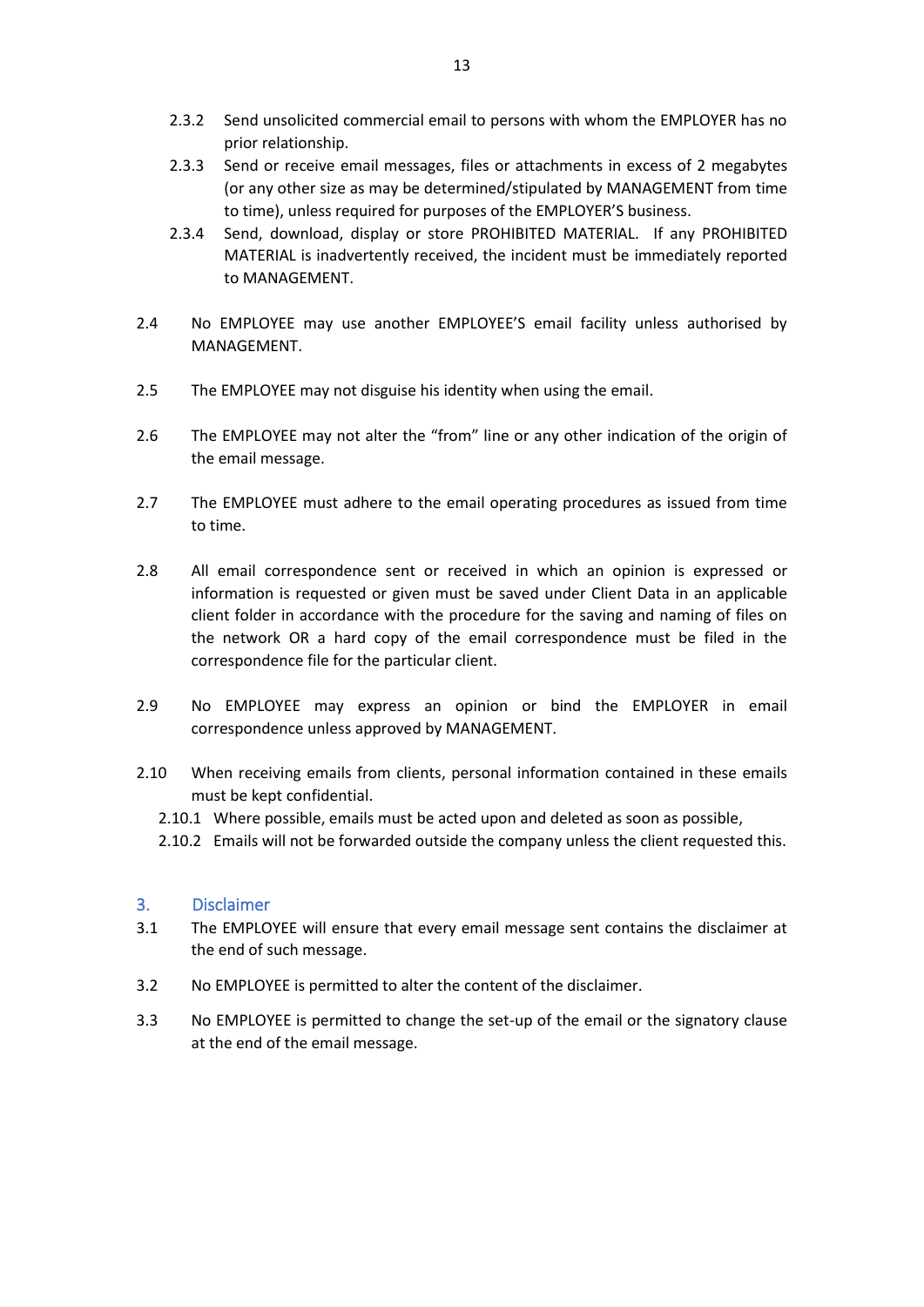#### 4. Computer Usage

- 4.1 The appointed IT Consultant is required to carry out all maintenance and support of the EMPLOYER'S COMPUTER SYSTEM. No EMPLOYEE may attempt to repair the EMPLOYER'S COMPUTER SYSTEM, or any part thereof.
- 4.2 The EMPLOYER has licensed or developed certain software for use on its COMPUTER SYSTEM.
- 4.3 So as to ensure that the EMPLOYER complies with its obligations in terms of the software licenses and in order to protect the EMPLOYER'S proprietary interest, no EMPLOYEE may:
- 4.3.1 Use any unlicensed software on the COMPUTER SYSTEM.
- 4.3.2 Install any other licensed software on the COMPUTER SYSTEM, save with the prior approval of MANAGEMENT.
- 4.3.3 Copy the software on the COMPUTER SYSTEM for use on any other computer.
- 4.3.4 Modify, revise or adapt any software used on the COMPUTER SYSTEM.
- 4.4 The EMPLOYER reserves the right to inspect any COMPUTER SYSTEM used by the EMPLOYEE to ensure that the EMPLOYEE complies with his obligations regarding software.
- 4.5 The EMPLOYEE may not access, download, store, display or post any PROHIBITED MATERIAL on the COMPUTER SYSTEM.
- 4.6 No EMPLOYEE may use another EMPLOYEE'S computer unless authorised by MANAGEMENT.

#### <span id="page-14-0"></span>5. Security

- 5.1 Each EMPLOYEE must ensure that their computers and cell phones are adequately protected against theft and damage. In this regard, the equipment must be secured as follows:
	- (a) Where applicable, reception staff must maintain access controls at all times. They must ensure that no visitor removes any computer equipment belonging to the EMPLOYER from the premises. EMPLOYEES must remain vigilant w.r.t any suspicious behaviour demonstrated by other staff members as well as visitors regarding the use and security over computer equipment.
	- (b) All portable computers belonging to the Employer must be placed in the boot of employee's vehicles while travelling to and from work and other engagements/meetings.
	- (c) All portable computers belonging to the EMPLOYER may not be left in vehicles overnight. It must be safeguarded in an access-controlled environment, or an environment protected by an alarm system. Should portable computers be stolen from vehicles and private residences in contravention of these requirements, disciplinary action may ensue.
	- (d) All portable computers belonging to the EMPLOYER must be protected by way of a unique username and password to ensure that no unauthorized access to data and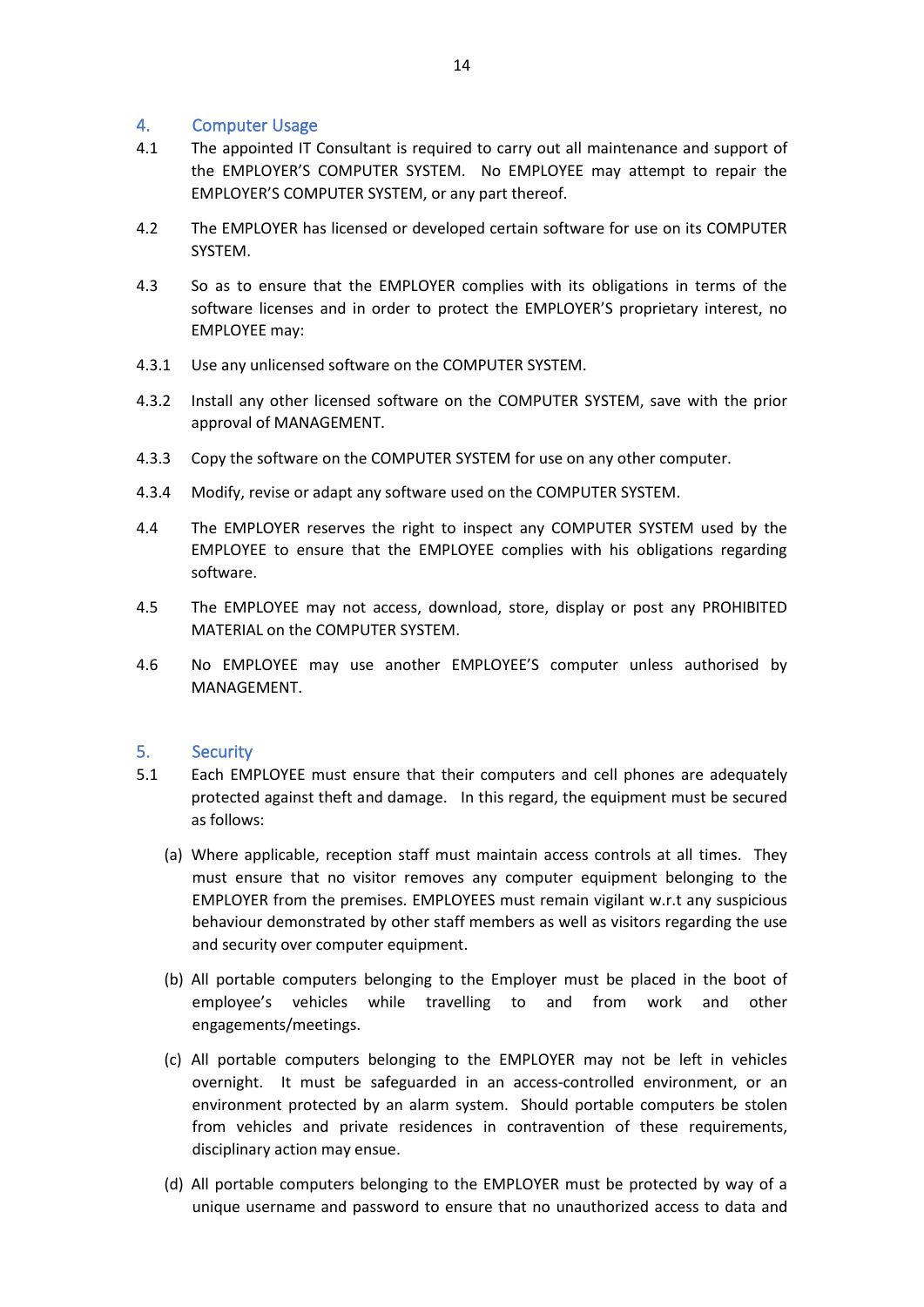files are obtained by individuals who are not authorized to access such information/data/programmes/images etc.

- (e) Removable storage devices must be safeguarded in a similar way as portable computers.
- 5.2 All EMPLOYEES are responsible for ensuring the security, integrity and confidentiality of all data stored on the local memory of their computer, in particular any client data. In this regard, any flash disk used to store data must be securely kept at all times. If the EMPLOYEE is out of the office for extended periods of time, such EMPLOYEE is required to regularly store such data on the EMPLOYER'S COMPUTER SYSTEM.
- 5.3 If any device is stolen, the employee should report it immediately and steps should be taken to change all access passwords.
- 5.4 Employees should under no circumstances store any information on memory sticks, unless such memory sticks are password protected.
- <span id="page-15-0"></span>5.5 Each EMPLOYEE is required to have a lockscreen password / fingerprint ID / facial recognition to access their cellphones which may contain NWGA information (eg. personnel / farmer contact details, emails, NWGA WhatsApp groups, etc) This rule also applies to NWGA desktops and laptops.

#### 6. Virus Protection

- 6.1 The EMPLOYEE must ensure that the latest anti-virus protection software provided by the EMPLOYER has been installed on their computer and is permanently enabled.
- 6.2 If a virus is detected, the EMPLOYEE must immediately notify the IT Administrator.
- 6.3 Only EMPLOYEES who are authorised users may have access to the EMPLOYER'S COMPUTER SYSTEM.
- 6.4 No EMPLOYEE may access, copy, alter or delete data or files on the COMPUTER SYSTEM, save for the express consent of MANAGEMENT.
- 6.5 The EMPLOYEE is required to keep his username and password confidential and may not disclose it to any other person unless authorised by MANAGEMENT or unless required by the IT Consultant.
- 6.6 No EMPLOYEE is permitted to use any other EMPLOYEE'S username or password to access the COMPUTER SYSTEM, unless authorised by MANAGEMENT.
- <span id="page-15-1"></span>6.7 To assist EMPLOYEES to keep their password confidential, the following standards must be adhered to:
	- 6.7.1 Passwords should not be printed or stored in any manner or form.
	- 6.7.2 Passwords should have a minimum length of seven alpha numerical characters and may not be repeated within six changes of each other.
	- 6.7.3 Obvious passwords should be avoided.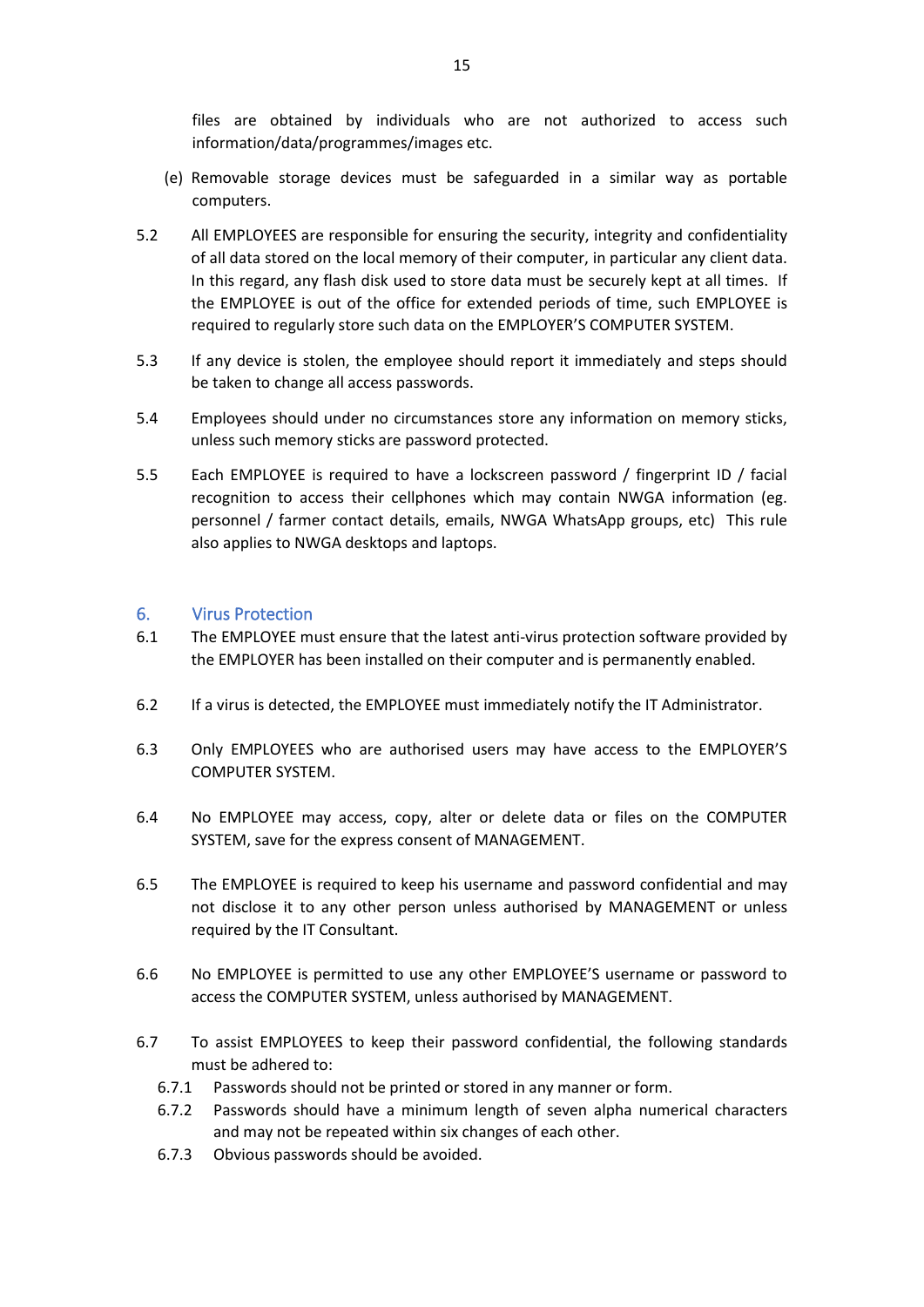#### 7. General

- 7.1 The EMPLOYER expects professional and moral conduct from its EMPLOYEES at all times. Accordingly, all EMPLOYEES are expressly prohibited from sending, receiving or downloading material either off the Internet, or through their email addresses, constituting PROHIBITED MATERIAL, whether written, in picture or in cartoon format.
- 7.2 The EMPLOYEE agrees that no email, even if it is addressed to him personally, is considered confidential, nor is his use of the EMPLOYER'S internet, use of the EMPLOYER'S intranet, use of the EMPLOYER'S electronic communication systems or use of the EMPLOYER'S COMPUTER SYSTEMS (including computers owned by the EMPLOYER) considered confidential.
- 7.3 The EMPLOYEE agrees that the EMPLOYER reserves the right to open and read all such communications, to intercept, monitor, filter, block and act upon his use of the email, internet, intranet, electronic communication systems or COMPUTER SYSTEMS (including computers owned by the EMPLOYER) and, if necessary, to return, re-direct or refer undesirable communication to any third party.
- 7.4 The EMPLOYEE agrees that he will have no claim of any nature whatsoever against the EMPLOYER for any losses, damages, costs or expenses arising out of or in connection with his use of the EMPLOYER'S email, internet, intranet, electronic communication systems or COMPUTER SYSTEMS (including computers owned by the EMPLOYER) for personal purposes and has indemnified the EMPLOYER in respect thereof.
- 7.5 Should any EMPLOYEE breach the terms of this policy, formal disciplinary action will be taken against him and the EMPLOYER may charge the EMPLOYEE concerned with the cost of the usage of the internet/Email facility. Any breach by the EMPLOYEE of the provisions of this policy will be considered by the EMPLOYER in an extremely serious light and may result in the termination of the services of an EMPLOYEE.

# <span id="page-16-0"></span>**Procedure for the saving and naming of files on NWGA Computers / Network**

- 8.1 The procedure for the naming, saving, referencing and typing of all correspondence, documents and financial statements is set out in this policy. All EMPLOYEES are obliged to adhere to this policy. Should any EMPLOYEE breach the terms of this policy, formal disciplinary action may be taken against him.
- 8.2 **In offices where the NWGA makes use of a Network**, employees are not allowed to save any official NWGA document, file, correspondence, letters, contracts or any other official document of any other nature on their local drives.
- 8.3 All documents must at all times be saved on the NWGA Computer / Laptop under a relevant folder with the correct description. In the event of a hardware failure, theft or damages to a computer for whatever reason, employees must ensure that their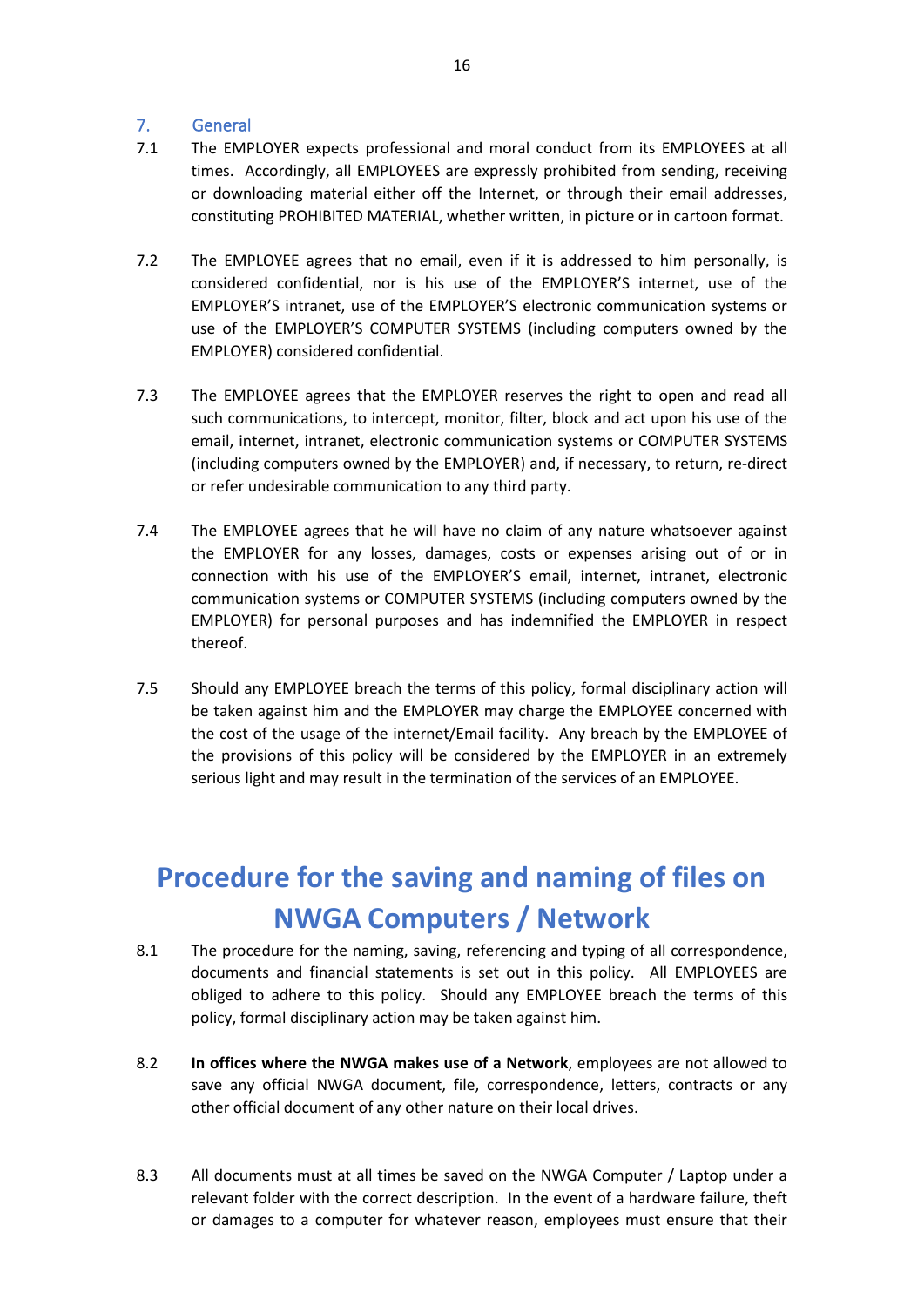work has been saved on the appropriate files on a daily basis to ensure that the Irontree backup is successful.

8.4 Disciplinary action may be instituted against staff who do not follow this procedure.

# **Email Disclaimer**

<span id="page-17-1"></span><span id="page-17-0"></span>Personal information contained in emails received from clients will only be processed for the purposes obtained as disclosed in our privacy policy. Data subjects who email National Wool Growers' Association of South Africa note that even though personal information contained in emails may not be processed, it will be stored on the email server as part of the received email itself. National Wool Growers' Association of South Africa has safeguards in place to ensure the confidentiality of this personal information.